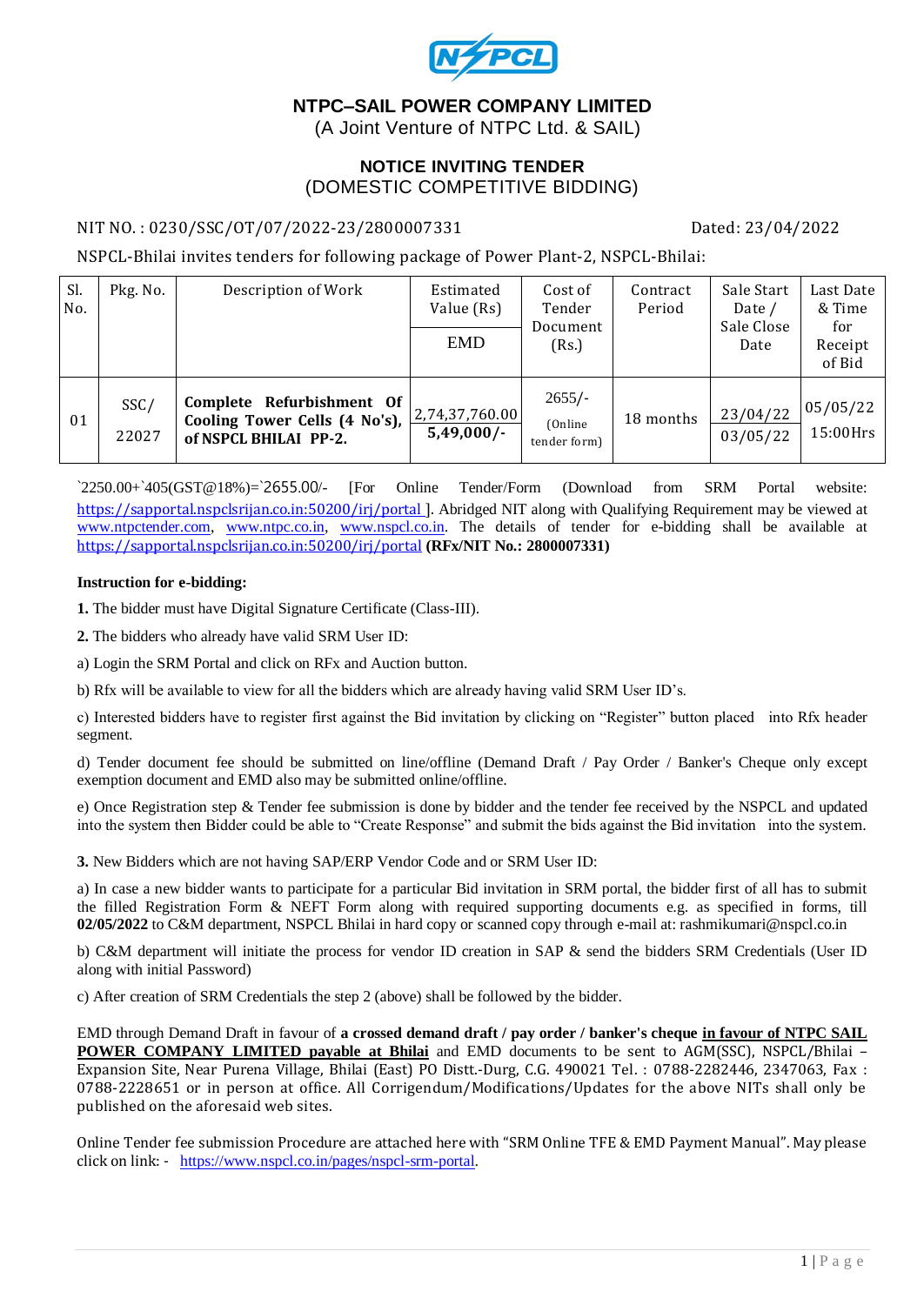# **QUALIFYING REQUIREMENT**

## **Name of Work: "Complete Refurbishment Of Cooling Tower Cells (4 No's) of NSPCL BHILAI PP-2".**

#### **1.0 Qualifying Requirement**

The bidders who wish to participate in the bidding shall satisfactorily establish that they fulfil the following Qualifying Requirements.

## **1.1 Financial Criteria**

**1.1.1** Bidder should have executed Similar Work(s) successfully during last 07 years as on the date of Techno-Commercial Bid opening having minimum Purchase Order values in any of the following manner:

a) One (01) order of not less than **Rs. 259** Lakhs

(OR)

b) Two (02) orders of value not less than **Rs. 162** Lakhs each.

#### (OR)

- c) Three (03) orders of value not less than **Rs. 130** Lakhs each.
- **1.1.2** The Average Annual Turnover (AATO) of the Bidder should not be less than **Rs. 216 Lakhs** (Rupees Two Crores Sixteen Lakhs only) during the preceding three (03) Financial years as on the date of Techno-Commercial Bid opening.
- **1.1.3** In case where audited results for the last financial year as on the date of techno Commercial bid opening are not available, the financial results certified by a practising Chartered Accountant shall be considered acceptable. In case, Bidder is not able to submit the certificate from practising Chartered Accountant certifying its financial parameters, the audited results for the three consecutive financial years preceding the last financial year shall be considered for evaluating the financial parameters. Further, a Certificate would be required from the CEO/CFO as per the format enclosed in the bidding documents stating that the Financial results of the Company are under audit as on the date of Technocommercial bid opening and the Certificate from the practising Chartered Accountant certifying the financial parameters is not available.
- 
- **Note** 1. The phrase **"Similar Works"** means- 'Supply & Erection of Cooling Tower' or 'Repair/ Refurbishment of Cooling Tower including repair/ replacement of Fills/Drift Eliminators'.
	- 2. In clause 1.1.1, the word **"executed"** means the Bidder should have achieved the criteria specified in the qualifying requirements within the preceding seven (7) year period even if the contract has been started earlier and/or is not completed/ closed and shall be considered as below

**Case-I:** The work is started earlier prior to the period stipulated in Clause-1.1.1, but completed within the stipulated period as mentioned in clause 1.1.1. In such cases, entire executed value of the relevant work vide that work order shall be considered for evaluation.

**Case-II:** The work is started and completed within the stipulated period as mentioned in clause 1.1.1. In such cases, entire executed value of the relevant work vide that work order shall be considered for evaluation.

**Case-III:** The work is started within the stipulated period as mentioned in clause 1.1.1, but not completed as on the last date of stipulated period. In such cases, "In Progress" executed value of the relevant work vide that work order as on the last date of stipulated period, shall be considered for evaluation.

**Case-IV:** The work is started earlier (prior to the period stipulated in clause 1.1.1), but not completed as on the last day of stipulated period. In such cases, "In progress" executed value of the relevant work vide that work order as on the last date of stipulated period, shall be considered for evaluation.

- 3. **Other income** shall not be considered for arriving at annual turnover.
- 4. Values as per Clause 1.1 shall be considered inclusive of taxes and duties.